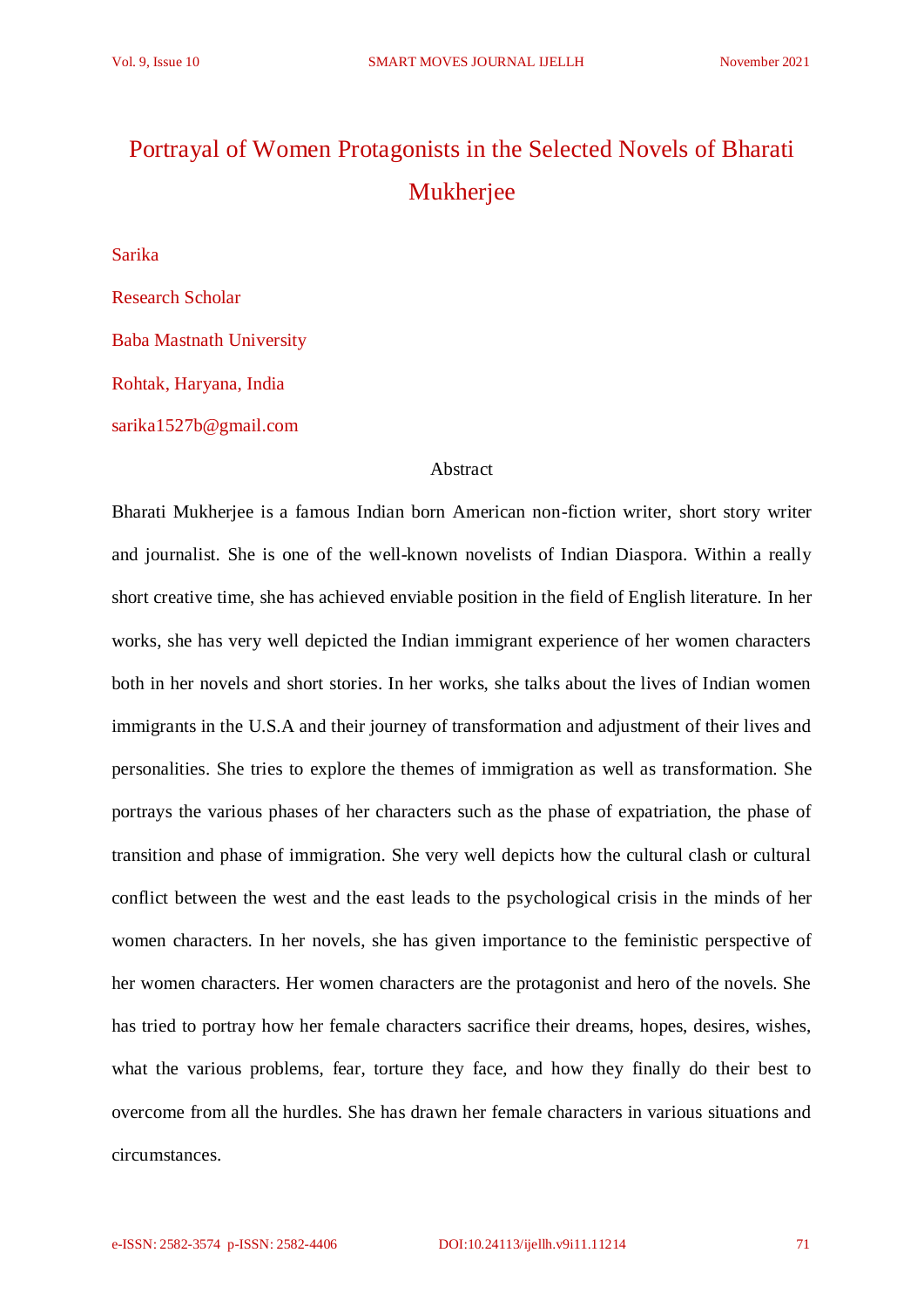Kerwords: Feminstic Perspective, Bharati Mukherjee, Immigrants, Immigration, Expatriation. Introduction

Bharati Mukherjee is an Indian – American- Canadian novelist and short story writer. She was born on July 27, 1940 in Calcutta (now Kolkata), Bengal (now West Bengal), India in a wealthy Indian Hindu Bengali Brahmin family. In her novels, she has focused focus on the roles of women in different circumstances. Most of her women characters are sensitive creatures that are in search of both personal as well as cultural identity. They face various psychological conflicts in their process of immigration. Or we can say that in their process of immigration, they become the victims of psychological conflicts. The conflict of culture between the mother culture of the protagonist and the adopted culture of the protagonist leads the psychological conflict in the mind of the protagonist.

A woman performs various roles in her life. She plays the role of daughter, sister, wife, mother and so on. She is the only person who is responsible for tying the whole family in one single thread. She spends her whole life in the service of others. But she is never considered as an individual. The novelist goes beyond all the traditional roles of women and tries to portray her woman character as an individual who is independent and who has free will. She is of the opinion that woman needs to break all the shackles and come out of her traditional shell and should speak against the old fashioned patriarchal system. If they want to establish themselves in the society, then they need to develop their identity. For that, it is very necessary to break the chains of old traditions and culture. Mukherjee's women characters are the real champions in their battle of life. They do not allow the various troubles and impediments of life to stop them from being jolly and happy in their life. They are the women of strength and undaunted will. They try their best to come out of their despondent situation and condition. By resolving the various problems, they explore and evolve to new heights.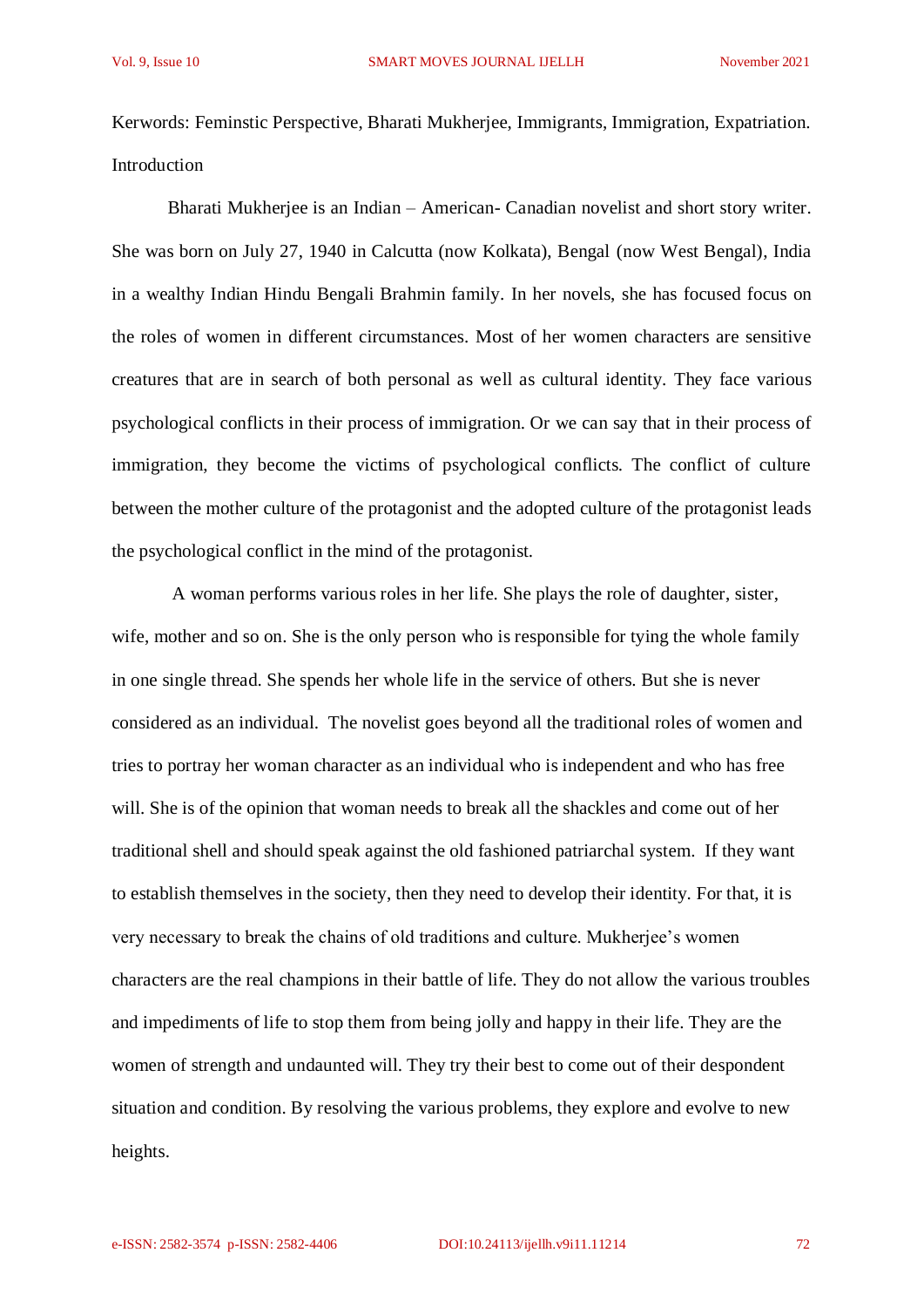In her works, she has dealt with the various themes such as search for identity, immigration, diaspora, Indianness, expatriation, transformation, acculturalization, Americanization, assimilation, etc. There is a strong connection between the experience and journey of women characters and the various themes in the novels. These themes perform vital role and help in the psychoanalytic study of women characters in the novels of Bharati Mukherjee.

Bharati Mukherjee's first novel, *The Tiger's Daughter*, deals with the story of Tara who is main protagonist of the novel. In this novel, the novelist has tried to highlight the protagonist's feeling of alienation. The story of the novel is somewhat related to Mukherjee's and her sisters' own story who went to America to study. In the novel, we witness that Tara comes back to her native country India after living and spending seven years in the United States of America. She comes back to India without her husband. When she arrives at the airport, she is little bit uncomfortable with the response and behaviour of her relatives. Her relatives are quite shocked and unhappy with Tara because she has come all alone without her husband David. They cannot digest that she is not accompanied by her husband. As per the Indian tradition and custom, a woman is supposed to be accompanied by her husband. She is not allowed to travel all alone just like Tara. They believe that she should be led by her husband wherever she goes and travels. If a woman lives alone, moves alone and travels alone then it is not accepted in our Indian society. Also according to Indian tradition and custom, one should marry in his/her own caste and country, especially a woman is supposed to follow it strictly. If one does not follow it then he/she is considered and treated as a sinner and an outcast.

> "Perhaps her mother, sitting serenely Before God on a tiny rug, no longer loved her either. After all Tara had willfully abandoned her cast by marrying a foreigner. Perhaps her mother was offended that she, no longer a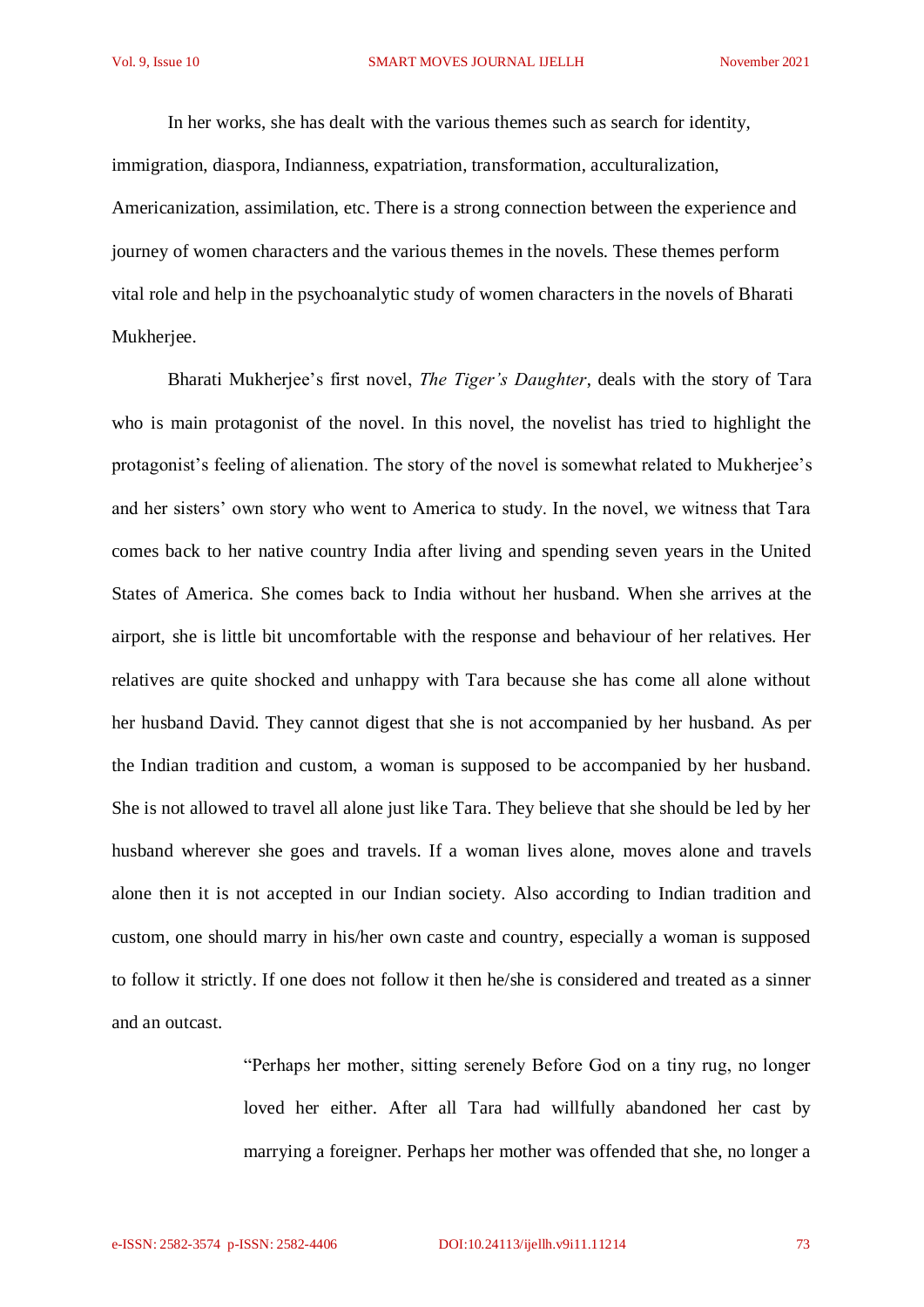real Brahmin, was constantly in and out of this sacred room, dipping like a crow."(Mukherjee 50)

The protagonist Tara violates the rules and regulations framed by the patriarchal society in a country like India. Tara breaking all the rules and regulations dares to marry a man who is a foreigner and who does not belong to her caste. The man whom she marries is a Jew. She marries him forgetting her caste, religion and nativity. Here in the novel, the novelist has criticised the conservative ideology and attitude of the people in Indian who go crazy and mad for foreign commodities, clothes and other various things. But the same people will never agree the marriage to a foreigner. Tara feels isolated and alienated even in her own country. Even in the presence of her own mother, she feels isolated.

> "For year she had dreamed of this return to India…...But so far the return had brought only wounds. First the corrosive hours on Marin Drive, then the deformed baggers in railway station and now the inexorable train ride steadily undid what strength she had held in reserve." (Mukherjee 25)

 She is both mentally and emotionally turbulent inside. She finally decides to leave and move back to the USA. In this novel, the novelist has brought into the light the feeling of isolation and alienation of Tara.

Mukherjee's second novel *Wife* is the story of Dimple Dasgupta who is a wife in this novel. She is not happy and satisfied with her life as a wife, so she really wants to break through the conventional role, image or taboo of a typical Indian wife. Dimple is a young Bengali girl who carries many dreams regarding her marriage and her life after marriage. As a result she impatiently and eagerly waits for her marriage to happen. She is finally married to Amit Basu. Her husband is expected to immigrate to America after marriage. So she starts weaving dreams about her new life with Amit in America. As a wife she is always supposed and expected to just fulfil the role of an ideal wife just like any typical ideal Indian wife.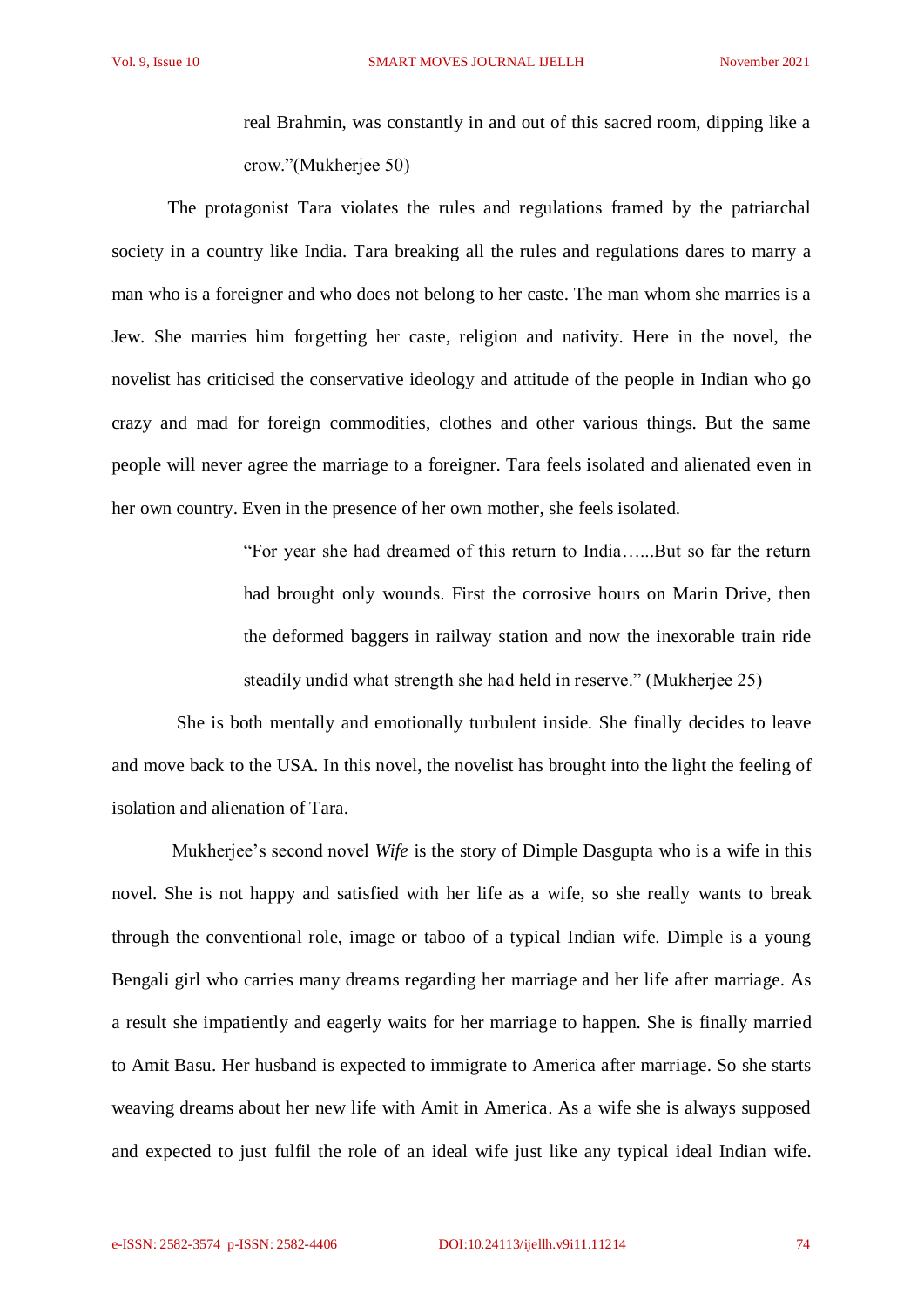Various circumstances and conditions result in building frustration in Dimple. Dimple does not like her husband and his typical behaviour. Her husband wants her to act as submissive and docile wife. He does not understand Dimple, her emotions, feelings, pains etc.

> "He never thought how hard it was for her keep quiet and smile thought she was falling apart like a very old toy that had been played with, sometimes quite roughly by children who claimed to love her." (Mukherjee 212)

She just hates him. She is only needed by him to fulfil his sexual needs and desire. She gets so much mentally and psychologically upset that she dares to murder her own husband.

M.Rajeshwar in his work discusses about the psychological conflicts and traumas of the characters of the novels. He says;

> "the characters are therefore shown grappling on one hand with the psychic conflicts of personal origin. These conflicts and traumas become too pronounced at a particular point of time in their life when a part of their psychic apparatus refuses to submit to several hostile cathexes they manifestly display three distinct tendencies: some move from neurosis to psychosis, others arise at a compromise solution for their problems and yet another group sets out to become compulsive idealists because they find the realities of life too harsh or repulsive to put up with." (Rajeshwar, 142)

In the end of the novel, she stabs her husband seven times. Stabbing her husband seven times can be viewed as if she is trying to free herself from the marriage bond. And after murdering him, she also commits suicide.

Third novel is one of Bharati Mukherjee's most famous and well known novels, *Jasmine*. It is Mukherjee's one of the most accomplished novels. The novel tells the story of the protagonist's adaptation and not a defeat. The novel revolves around a rural Punjabi girl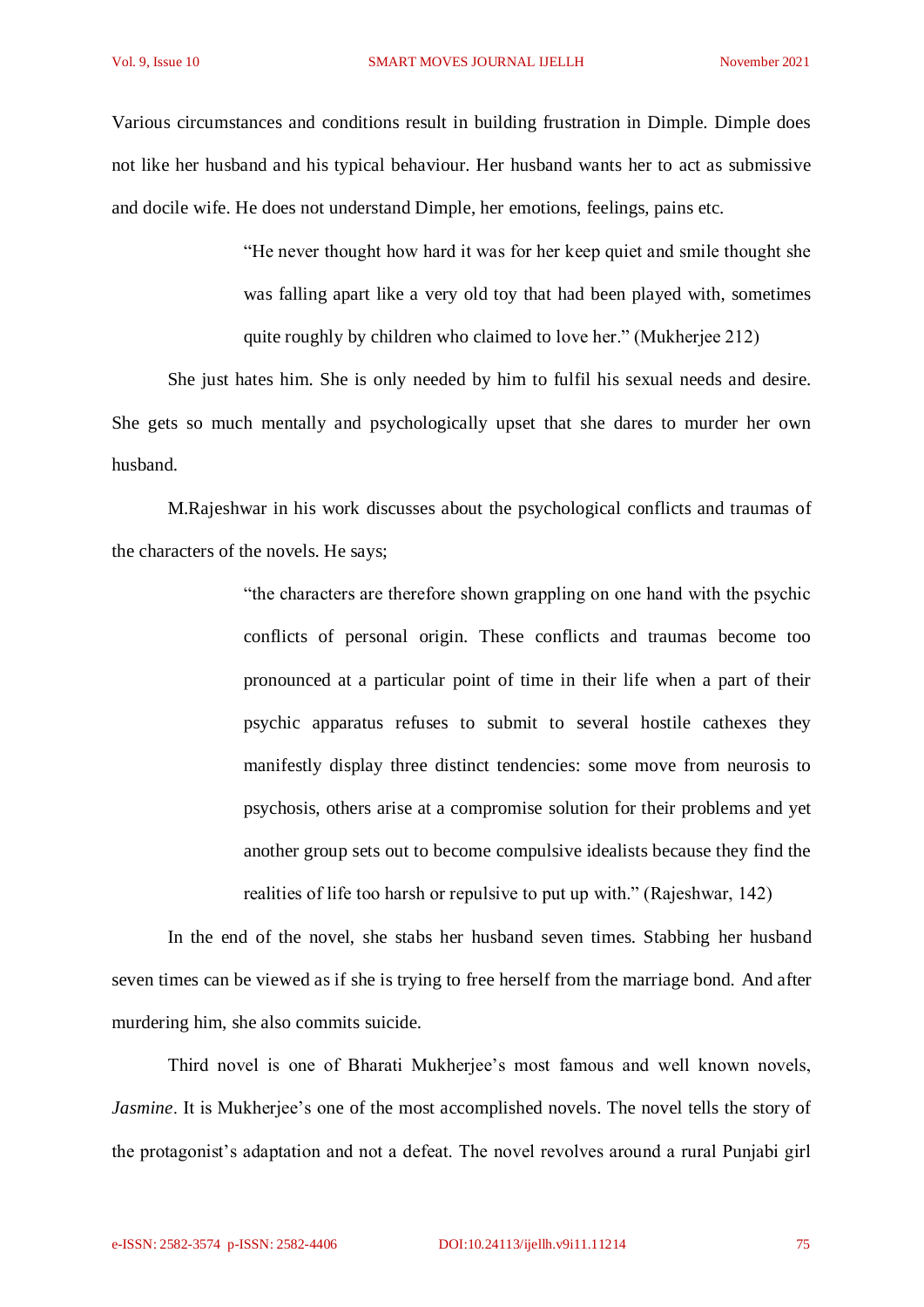named Jyoti. The tension in the novel begins when the astrologer gives his prediction about the widowhood of Jyothi.

Jyothi is married to Prakash who is both enthusiastic as well as energetic. Her married life with Prakash goes smoothly without any kind of issues. As a wife, she fulfils all the expectations of her. Like a good Indian wife, she does everything a wife is supposed to do in her marriage. She is given another name and called as Jasmine. She takes pleasure in sharing the dreams and ambition of her husband. She is now looking forward to move to the land of hopes and many opportunities, America.

But on the day of departure, her husband is murdered. As a result, all her hopes and dreams get shattered. The protagonist does not lose hope and decide to move to America alone in order to fulfil the dreams and mission of her deceased husband. During her voyage, she is molested by the captain of the ship. In return, she murders him. Jasmine's act of murdering the captain fills her with confidence and courage which help her to face various problems, violence and atrocity in America. In America, she does not miss a single opportunity to be a part of the new foreign land. She learns to walk and talk like the Americans do.

In a refugee home, Jasmine has become Jase now. When the novel ends, Jase kills Sukhwinder who is the murderer of her husband, Prakash. The various roles played by Jasmine in this novel, highlights the power and strength of Indian woman who can destroy and fight against all the evil forces in her path. She is successful in breaking all the shackles and ties gender, caste, family and religion. She is an adaptor, fighter and survivor. She learns to live and survive for herself. She achieves success in carving all new life for herself in a foreign land. She can easily take a stand against all the hostile and unfavourable situations and circumstances. She is a winner in real sense. She breaks all the shackles of family, caste,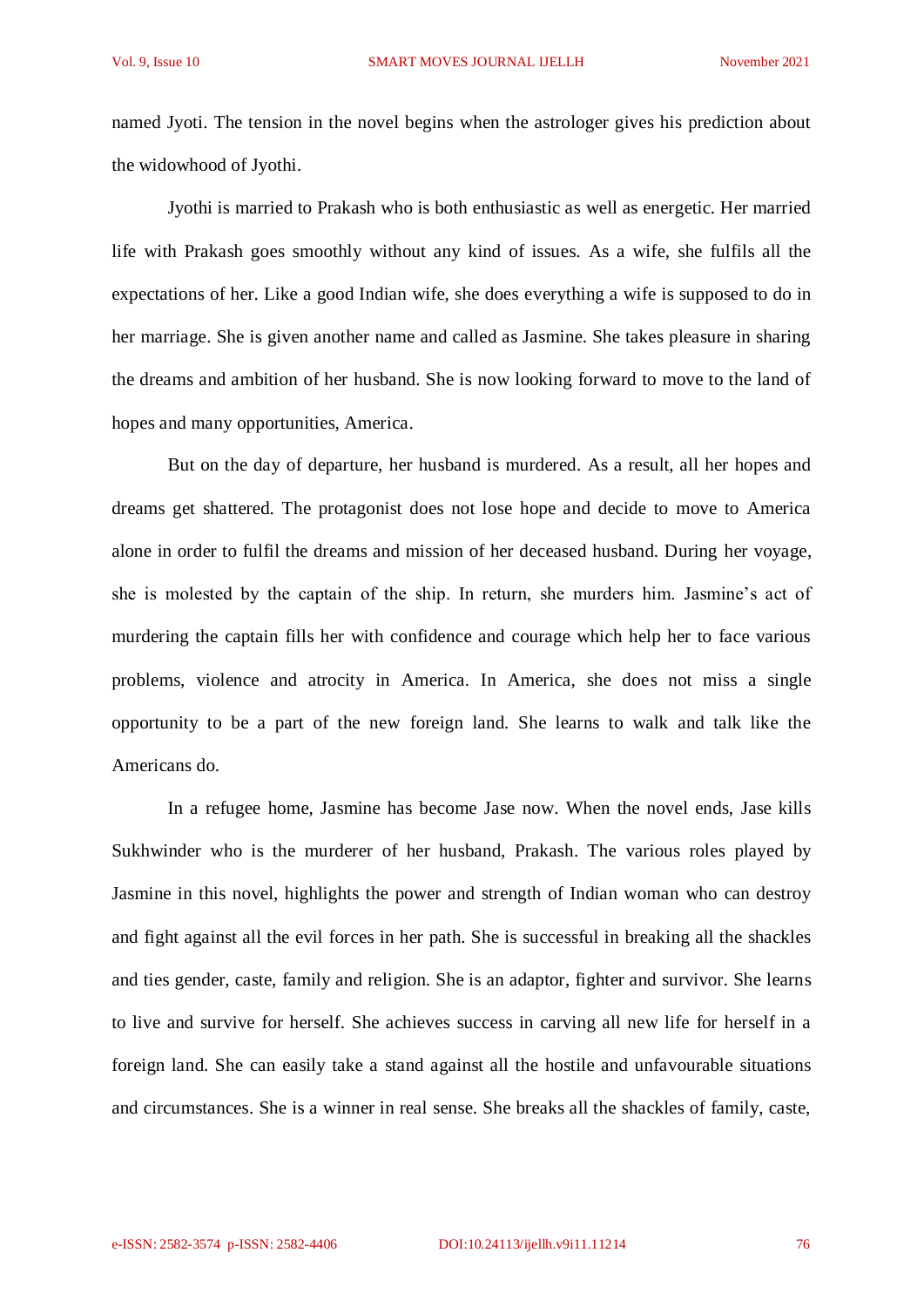gender and religion. She learns to live not for others but for herself. She gives the first priority to herself.

Bharathi Mukherjee's novel *Desirable Daughters* deals with the story of three sisters; Padma, Parvathi and Tara. The novel has some autobiographical touch as well. To some extent, it seems to be the story of the novelist herself and her sisters. Their names are the symbolic names of Shakti, Goddess of Hindu. The three sisters belong to a traditional Bengali Brahmin family. They are the grand daughters of Jai Krishna Gangooli and daughters of Motilal Bhattacharya. It is the story of immigrants. The novel deals the attitude of these three sisters and their different ways of dealing and handling the problems and situations they face in their journey. They are the mixed combination of modern outlook and traditional outlook. The title of the novel highlights the kind of daughter every parent want and would be always proud of. Tara is the narrator of the novel. Padma is an immigrant in New Jersey. Parvathi lives in Bombay and marries with the love of her own choice. Both the sisters, Padma and Parvathi are proud of their choices and do not regret their decision. Tara is married to Bishwapriya Chatterjee. She does not find happiness in her arranged marriage with her husband. She realizes that something is lacking in her married life. So she decides to step out of her traditional married life and applies for divorce. The divorce settlement takes place and Tara sends her son to her husband. She works in a pre-school as a volunteer. She is in love with Andy and enjoys her life with him. But things change after the unexpected blasting of the bomb and then Tara's real love for her husband comes out. She decides to move to her native land; India in search of solace and comfort. After coming back to her own country, she finally feels at home. She comes back to her father's home where she achieves peace and calmness.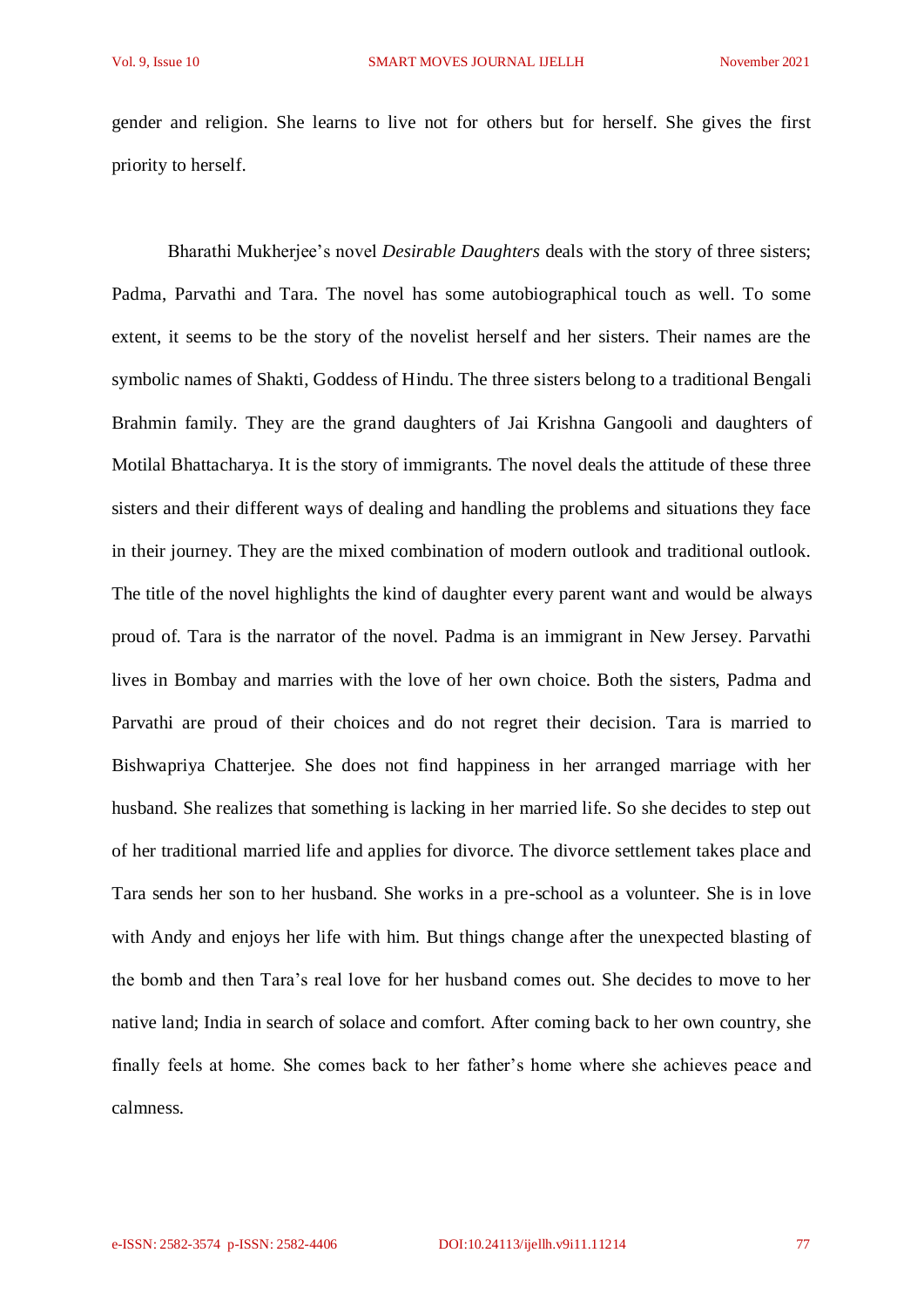Mukherjee's novel *The Holder of the World* appeared in 1993. In this novel, the novelist has presented self-confidence and individuality through her central figure of the novel, Hannah. The main protagonist of the novel is Hannah Easton. She takes birth in Massachusetts. Later on she travels to India. It is a journey of Hannah. On her arrival in India, she comes in contact with some Indian lovers. Later on she meets a king who gifts her diamond .It is the tale of dislocation, probably of Hannah's. During her journey, she gets a chance to recognize her true self. Later on, she moves back to her native country. She has not reformed during her physical journey. She has now become a rebel who lives on the fringes of the society.

Bharati Mukherjee in her novel, *Leave it to me*, tries to explore the issues of culture and identity through her protagonist from a fresh angle. It is the story of Debby Di Martino. She is also called as Debi. She is a young woman who grows in a middle class family in Schenectady, New York. As a baby, she was abandoned by her Eurasian father and American mother in India. Di Martinos took her from the Catholic orphanage. She seeks revenge on her hippie parents who abandoned her. The story of the novel reveals the ungrateful dealings of Debi with her adoptive parents who are kind and a vengeful search for her real parents (described as a murderer and a flower child). The search for her real parents takes Debi to San Francisco. In San Francisco, she starts a new life as Devi Dee and sheds her old name and identity. Along with old name and identity, she also leaves behind her old conventions. Here in the new place, she carries on her hunt for her real mother who gave her life. This hunt of Devi leads her into a confrontation with the least expected demon. In her novel, Mukherjee highlights the conflict between the two worlds; the Eastern world and the Western world. She also throws light at mother-daughter relationships through the both emotional as well as political involvement of Debi in her quest for revenge.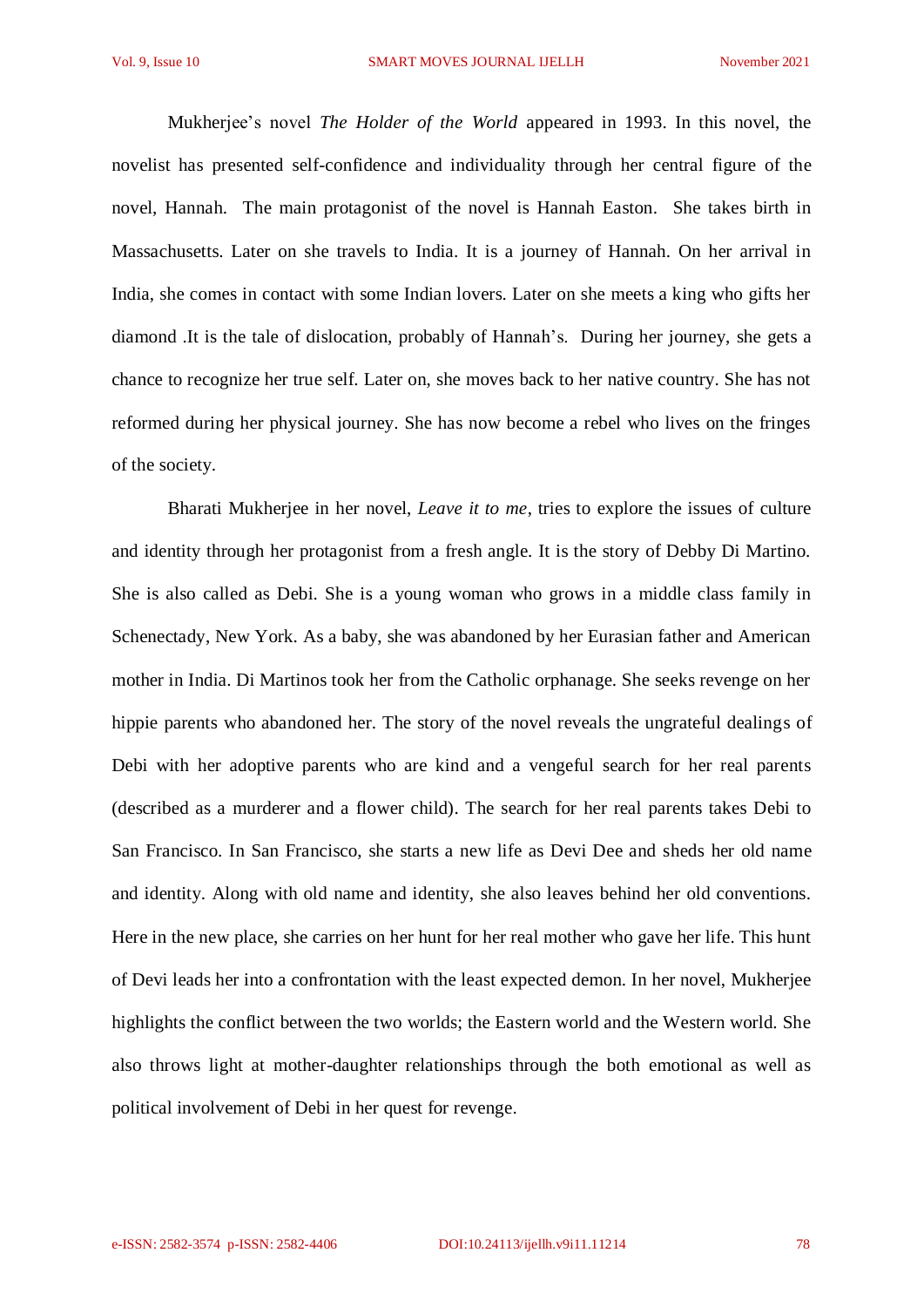Mukherjee's latest novel is *Miss New India*. Anjali Bose is the protagonist in the novel Miss New India. She is born in a traditional lower middle class family. In *Miss New India*, the protagonist Anjali is a role model to many young girls in India who are in search of achieving great position and place. In a journey of reinventing herself, Anjali faces many ups and downs in metropolitan and high class city. In this novel, the novelist has very well pictured the struggle and liberation generally faced by girls in India in order to achieve something great and big. In this novel, the protagonist achieves great place because she carries strong will and determination in her psyche. It is the result of her positive psychology which provides her confidence and courage to face problems and difficulties. With her strong determination and will power, she climbs the ladder of success and fame. She achieves both name and fame. With the optimization of each and every occurrence in her life, she is successful in climbing the ladder of her dreams. Her optimized psyche helps her in acquiring a new identity.

In her novels, Bharati Mukherjee has tried to show the transformation of her women protagonists. She has thrown light on the long and constant struggle of her women characters against various kinds of emotions like frustration, passivity and suppression. The reader can clearly notice that in the process of their long and constant struggle, the female characters polish themselves and achieve perfection and also learn to play the game of life according to their wishes, and rules. Mukherjee's protagonists prove that they capable enough to shape their destiny themselves. Her protagonists, who are once oppressed and suppressed, try their best to break all the rules and regulations imposed upon them and come out of the shell of the traditional patriarchal system. They turn all the stones to establish their own identity. They try hard to establish themselves as individuals. Mukherjee's are capable to overcome all the difficulties and trials, restrictions. They explore the new paths and ways and create their own individual identity in the society.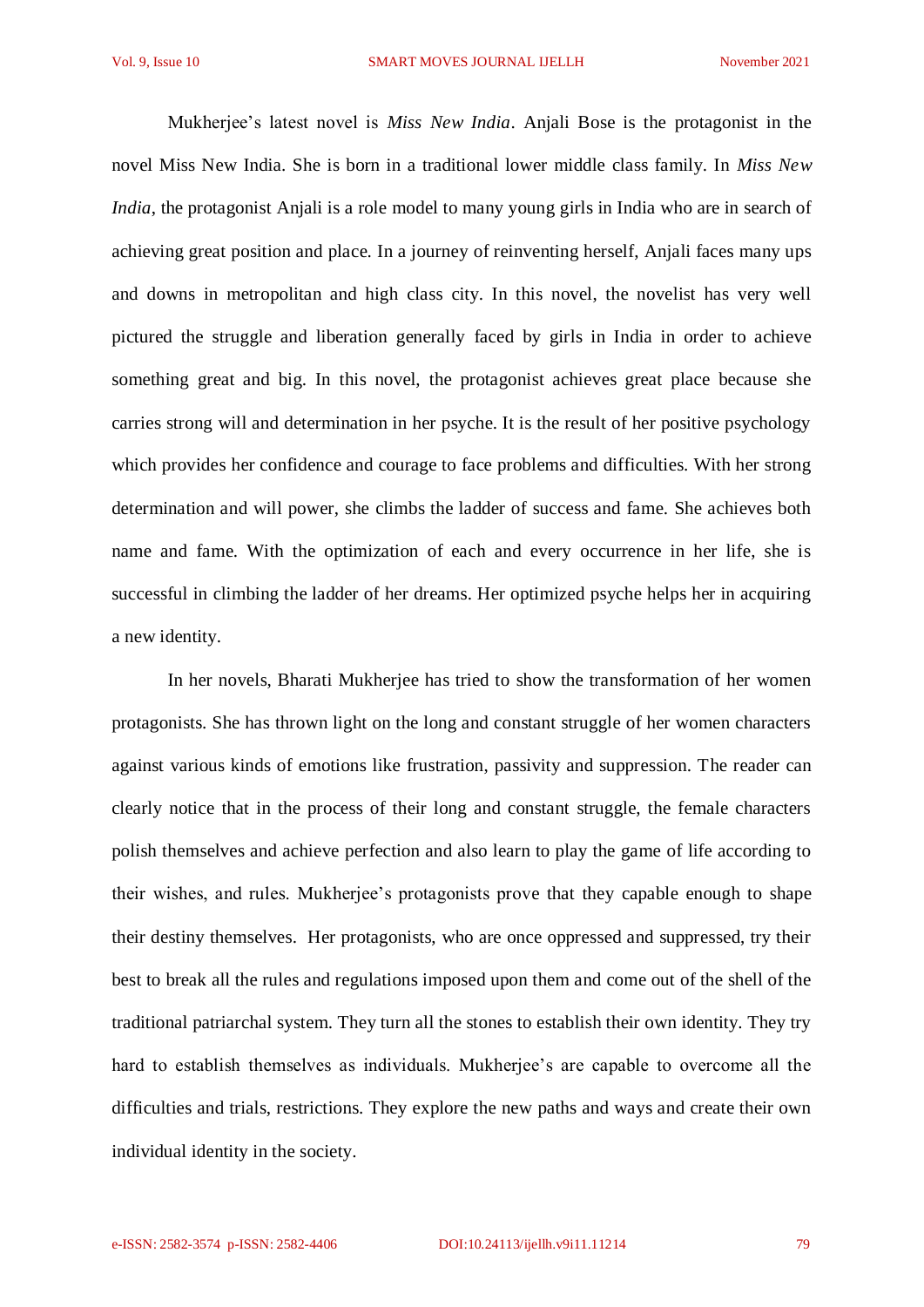Bharati Mukherjee's women characters are modern, life-like and real. Through the psyche of her women protagonists, the novelist has tried to provide a real and authentic experience of the two different worlds, the Indian world on the one side and the Western world on the other side.

The women characters differ in *The Tiger's Daughter* and *Wife* from the other women characters in later novels of Bharati Mukherjee. But they all struggle very hard to adapt to reality in some way or other. Also they fail at some point and as a result they easily get depressed. In *Jasmine, The Holder of the World* and *Leave it to Me,* women characters *seem* to achieve their desired independence, freedom and self-assurance. They come to realize that if they really want to survive then they need to change and adapt themselves according to the present circumstances and environment. The protagonists in *Desirable Daughters, The Tree Bride and, Miss New India* come across various problems and difficulties in their life but they pass through them with their optimistic approach and outlook to life. Mukherjee's women characters struggle really hard in order to adapt to reality.

Bharathi Mukherjee has successfully depicted the expectations, dreams and desires of women in India through the portrayal of her protagonists who carry the dream of living and experiencing native culture and tradition in the foreign land. They generally feel alienated and isolated from their home, parents, families, tradition and culture. They keep on feeling and experiencing that they are missing something in their lives. Their lives come to an end with a sense of grief and loss. They always remain in a state of confusion. And try various ways to come out of their confusing state. The novels of Mukherjee depict personal difficulties of being caught between two worlds, homes and cultures.